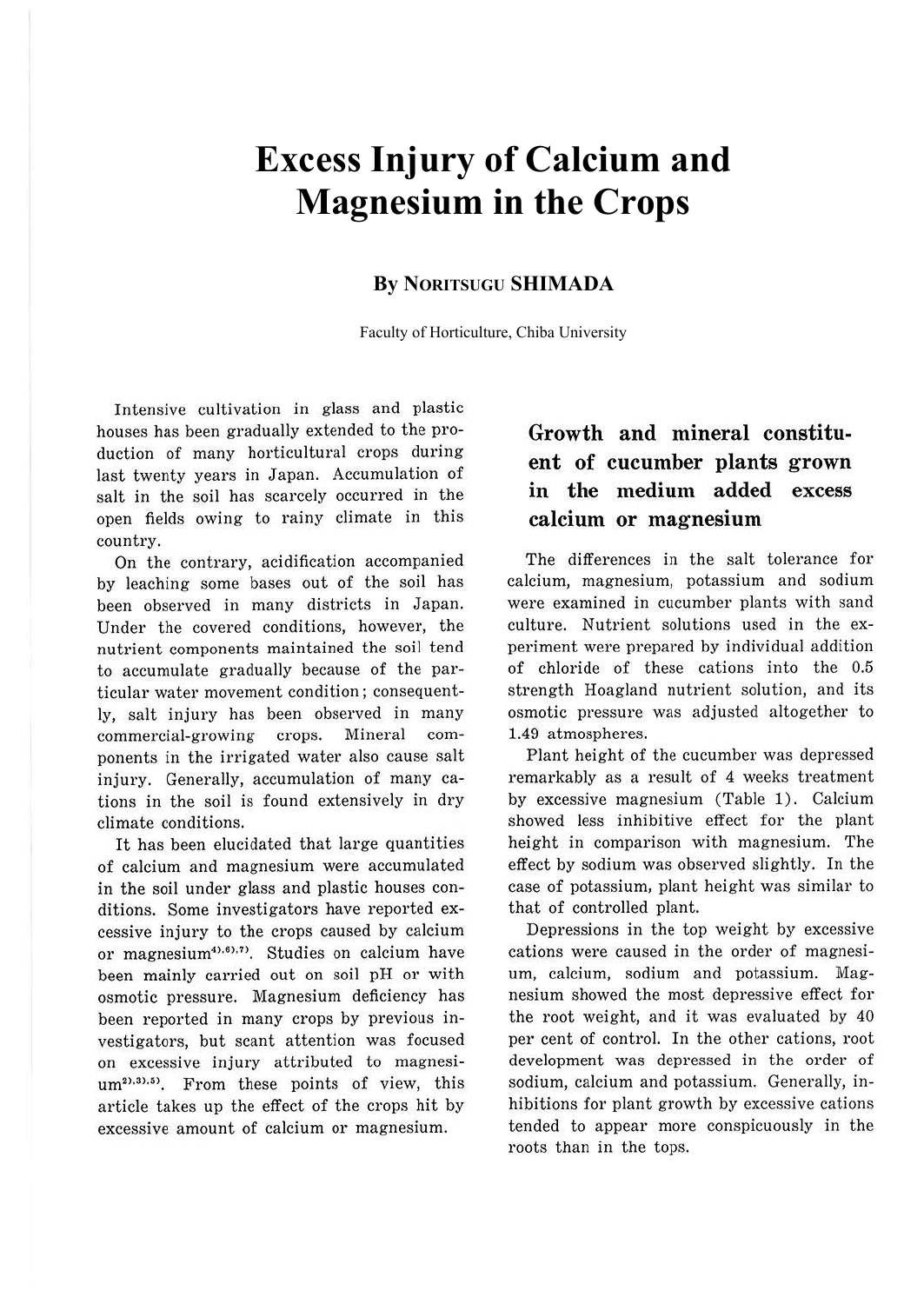| Salt<br>added | Plant<br>height | 5th leaf   |            | 6th leaf   |            | Top                   |            | Root |            |
|---------------|-----------------|------------|------------|------------|------------|-----------------------|------------|------|------------|
|               |                 | Width      | Length     | Width      | Length     | F.W.                  | D.W.       | F.W. | D.W.       |
| Control       | cm<br>96.7      | cm<br>18.7 | cm<br>15.5 | cm<br>18.7 | cm<br>15.7 | $g_{2.2}^{\text{gr}}$ | gr<br>3.58 | 27.2 | gr<br>2.05 |
| Ca            | 82.3            | 18.0       | 15.0       | 18.0       | 15.5       | 67.5                  | 6.47       | 23.1 | 1.30       |
| Mg            | 76.3            | 16.6       | 13.6       | 17.3       | 14.3       | 59.3                  | 5.98       | 15.5 | 0.83       |
| Κ             | 96.3            | 18.0       | 15.3       | 19.3       | 16.0       | 82.1                  | 8.55       | 24.0 | 1.55       |
| Na            | 90.8            | 16.5       | 14.0       | 17.3       | 14.3       | 70.0                  | 7.04       | 20.5 | 0.93       |

**Table 1. Cucumber plants grown in high levels of Ca, Mg, K and Na** 

**Table 2. Mineral content in cucumber plants as affected by salts** 

| Part | <b>Salts</b><br>added |      | Mineral content (% of dry matter) |      |      |      |      |      |       |  |  |
|------|-----------------------|------|-----------------------------------|------|------|------|------|------|-------|--|--|
|      |                       | N    | P                                 | K    | Ca   | Mg   | Na   | Fe   | Mn    |  |  |
| Top  | Control               | 2.81 | 0.30                              | 4.04 | 2.38 | 1.04 | 1.65 | 0.10 | 0.008 |  |  |
|      | Ca                    | 2.72 | 0.24                              | 4.17 | 2.72 | 0.78 | 1.86 | 0.09 | 0.010 |  |  |
|      | Mg                    | 2.83 | 0.32                              | 4.04 | 1.60 | 2.24 | 1.40 | 0.09 | 0.013 |  |  |
|      | K                     | 3.21 | 0.32                              | 5.22 | 1.95 | 0.86 | 1.97 | 0.09 | 0.009 |  |  |
|      | Na                    | 3.23 | 0.34                              | 4.41 | 2.06 | 0.96 | 2.55 | 0.10 | 0.006 |  |  |
| Root | Control               | 2.20 | 0.23                              | 4.39 | 0.89 | 1.08 | 1.94 | 0.74 | 0.039 |  |  |
|      | Ca                    | 2.03 | 0.20                              | 4.32 | 1.20 | 0.76 | 1.53 | 0.89 | 0.042 |  |  |
|      | Mg                    | 2.47 | 0.27                              | 5.25 | 0.53 | 1.12 | 1.81 | 0.55 | 0.033 |  |  |
|      | $_{\rm K}$            | 1.85 | 0.23                              | 5.41 | 0.76 | 0.46 | 1.92 | 0.51 | 0.030 |  |  |
|      | Na                    | 2.39 | 0.27                              | 3.06 | 0.91 | 0.58 | 3.21 | 0.67 | 0.034 |  |  |

Mineral components in cucumber plants are shown in Table 2. Calcium content *in* the plant top increased, while phosphorus and magnesium contents decreased by excessive calcium. Excessive magnesium in the nutrient solution remarkably increased in magnesium and decreased in calcium in the plant top. A counteraction between magnesium and calcium was evident in this experiment.

In the roots, there was no remarkable alteration except an increase in calcium content and a decrease in magnesium content by excessive calcium in the medium.

Excessive addition of magnesium into the nutrient solution tended to increase in phosphorus, potassium and magnesium contents and to decrease in calcium, ferric and manganese contents in the roots. It is noted that magnesium contents greatly increased in the plant top, showing little increase in the roots by excessive magnesium in the medium. Thus,

when compared with the isosmotic solutions between excessive calcium and magnesium solutions, considerable difference was observed in the growth of the cucumber plant, especially inhibition in the root by excessive magnesium. As for the alternate cation content in the plants, calcium acts antagonistically to magnesium, therefore the mineral contents are changed markedly.

## Effects of calcium and magnesium on TTC (2, 3, 5-triphenyl tetrazorium chloride) reduction activity of plant roots<sup>8)</sup>

Since the toxic effects of excessive cations appeared especially in the roots, it was examined whether the TTC reduction method is suitable for the histochemical estimation of root activity to ascertain easily the injury of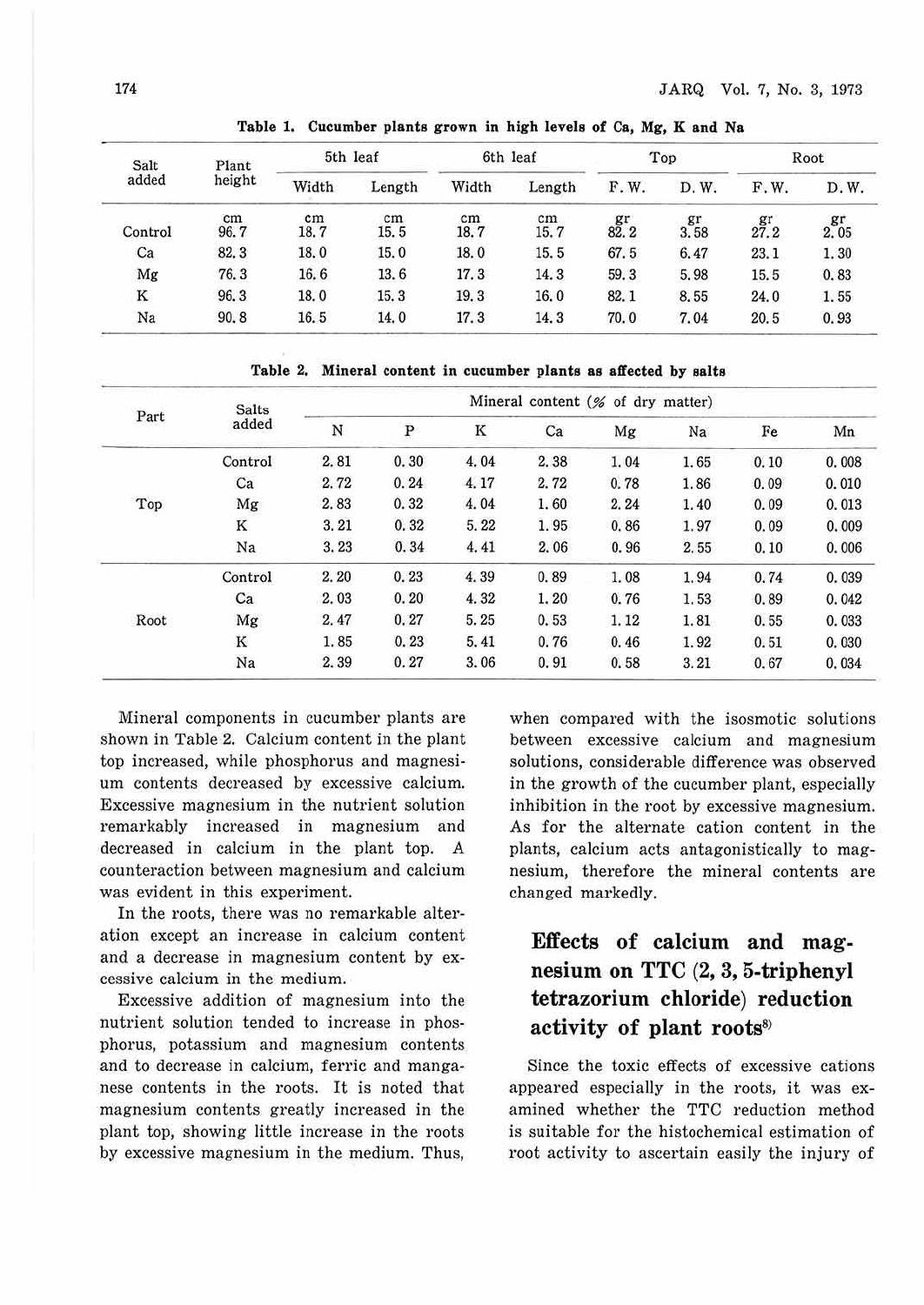175

excessive salt. TTC reduction activity of the intact roots of cucumber seedlings after dipping the roots into single salt solutions varied with levels of concentration or kinds of the solution, and these responses occurred before the plants showed any visible symptom of excessive salt injury.

From this result, it was confirmed that TTC reduction activity in the roots was one of the suitable indexes for the decision of root injury by these salts.

Under the TTC reduction method, critical concentrations inducing excessive injury were examined in cucumber roots for individual salts respectively (Table 3). Cucumber roots

| Table 3. |  |  |        |  |  | Inhibitive salt concentration evaluat- |  |  |                                  |  |
|----------|--|--|--------|--|--|----------------------------------------|--|--|----------------------------------|--|
|          |  |  |        |  |  |                                        |  |  | ed by the TTC method in cucumber |  |
|          |  |  | plants |  |  |                                        |  |  |                                  |  |

|                                        | Salt conc.     |                | Osmotic          | Ionic    |  |
|----------------------------------------|----------------|----------------|------------------|----------|--|
| <b>Salts</b>                           | mM             | m.e.           | pressure<br>atm. | strength |  |
| CaCl <sub>2</sub>                      | 35             | 70             | 2.35             | 0.105    |  |
| KCI                                    | 30             | 30             | 1.59             | 0.030    |  |
| NH,Cl                                  | $\overline{4}$ | 4              | 0.18             | 0.004    |  |
| NgCl <sub>2</sub>                      | 1.5            | 3              | 0.11             | 0.005    |  |
| Ca(NO <sub>3</sub> ) <sub>2</sub>      | 30             | 60             | 2.71             | 0.090    |  |
| $KNO_3$                                | 25             | 25             | 1.75             | 0.025    |  |
| NH <sub>4</sub> NO <sub>3</sub>        | 8              | 8              | 0.26             | 0.008    |  |
| $Mg(NO_3)_2$                           | 1              | $\overline{2}$ | 0.07             | 0.003    |  |
| $K_{2}SO_{4}$                          | 7.5            | 15             | 0.47             | 0.023    |  |
| $(NH_4)$ <sub>2</sub> SO               | 3              | 6              | 0.16             | 0.009    |  |
| MgSO <sub>4</sub>                      | 0.75           | 1.5            | 0.03             | 0.003    |  |
| KH,PO,                                 | 10             | 10             | 0.44             | 0.010    |  |
| $NH4H2PO4$                             | 3              | 3              | 0.19             | 0.003    |  |
| $K_2HPO_4$                             | 5              | 10             | 0.23             | 0.015    |  |
| $(NH_4)$ <sub>2</sub> HPO <sub>4</sub> | 4              | 8              | 0.19             | 0.012    |  |

showed very low tolerance for magnesium and ammonium ions, but high tolerance for calcium and potassium ions.

No correlation was observed between these critical concentrations and characteristics of solution, such as osmotic pressure, ionic strength and pH value. Therefore, these critical concentrations are dependent upon the results of physiological behavior of cations.

In order to compare the responses to cations among the species, TTC reduction activity was determined in the roots of rice and rush plants with the same method as determined in the cucumber. The critical concentrations for the inhibition of the root activity were higher in these plants than that in the cucumber, but the critical concentrations for magnesium were lower in both plants than those for calcium as shown in the cucumber<sup>9</sup>.

### **Mineral composition of mitochondria prepared from cucumber roots as affected by magnesium or calcium10)**

The surrounding tissues of growing point and cambium in cucumber roots are colored with TTC or Janus green B. Since mitochondria is markedly colored with the same dyes in the cells, it means that decreased TTC reduction activity of plant roots through excessive salts will be caused by altering the mitochondrial components. Table 4 shows the

**Table 4. Mineral content in mitochondria of**  cucumber roots as affected by Ca**and Mg-salts** 

| <b>Salts</b> |    | Mineral content $(\gamma/mg)$ protein) |    |            |                  |     |
|--------------|----|----------------------------------------|----|------------|------------------|-----|
| treated      | Ca | Mg                                     | P  | $_{\rm K}$ | Fe               | Mn  |
| Control      | 5  | 2                                      | 11 | 13         | 4                | 0.8 |
| $Ca_4$ mM    | 12 | 2                                      | 9  | 13         | 3                | 0.8 |
| $Ca$ 40 mM   | 11 | 2                                      | 9  | 10         | 4                | 0.6 |
| $Mg$ 0.5 mM  | 6  | $\overline{2}$                         | 11 | 13         | 4                | 0.8 |
| Mg 4mM       | 6  | 5                                      | 14 | 5          | $\boldsymbol{2}$ | 0.5 |

mineral contents of mitochondria prepared from cucumber roots treated by two concentrations of calcium or magnesium solutions. In cucumber roots, magnesium content was scarcely increased by magnesium treatment (Table 2). On the contrary, in the mitochondria a large amount of magnesium accumulated, and phosphorus was also slightly increased (Table 4), while, the contents of iron, potassium and manganese decreased in the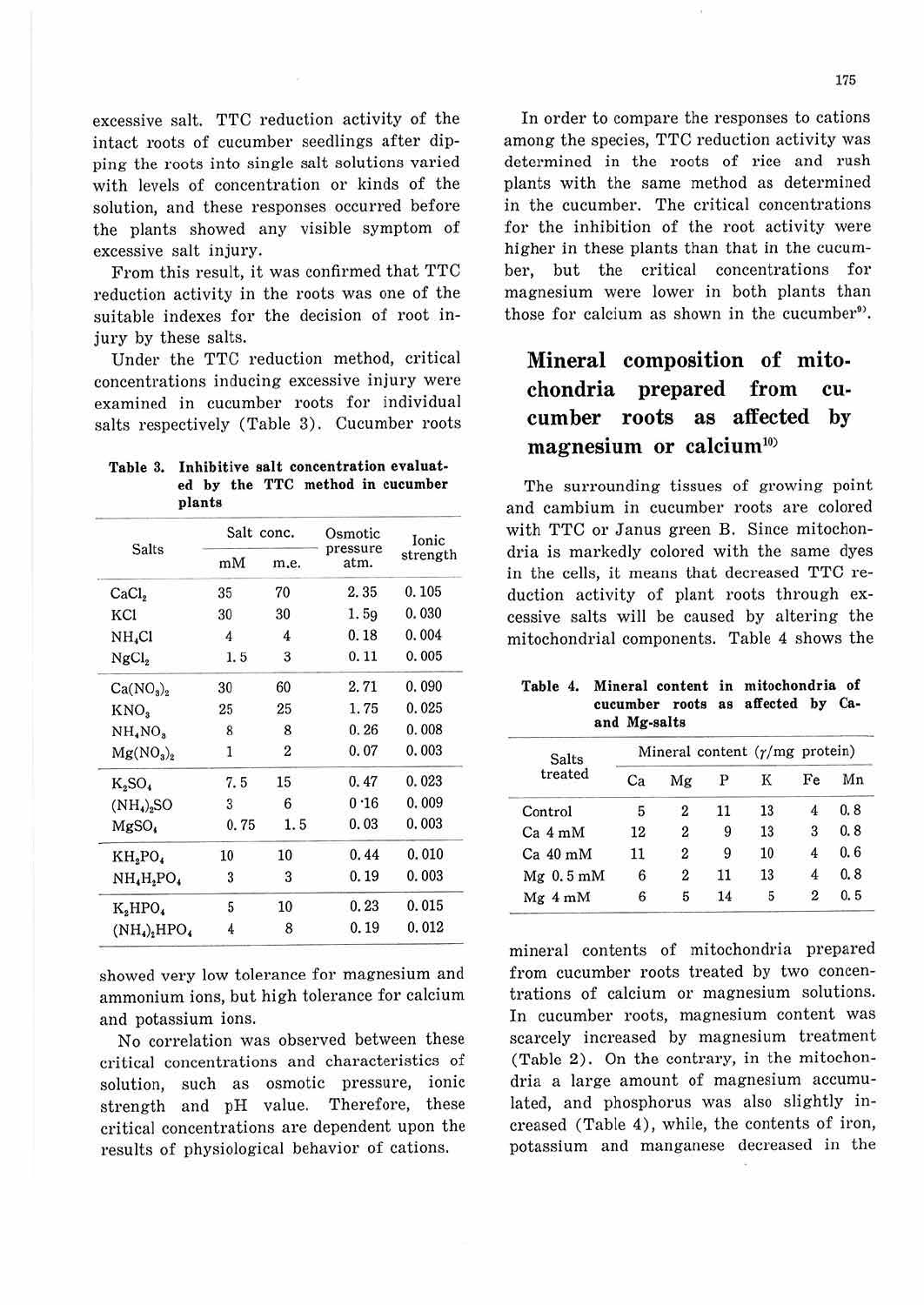mitochondria.

These results indicate that localization of mineral nutrients must be considered thoughtfully in discussing mineral components in plant tissues. Calcium content of mitochondria treated by calcium increased by approximately two times as compared with control, but the other mineral contents were not altered.

## **Effects** of **calcium and magnesium on the activity** of **some**  enzymes in cucumber roots<sup>10)</sup>

It has been reported that close correlation was found between the TTC reduction activity and the respiration of the plant tissues. Therefore, it seems that the alteration of TTC reduction activity in the roots includes that of enzyme activities associated with tissue respiration. So the effects of 4 mM calcium or magnesium on the activities of some root enzymes were examined.

The root enzymes determined throughout in this experiment were succinate dehydrogenase (SDH), isocitrate dehydrogenase (IDH), isocitrate lyase, aconitase and catalase. SDH activity of the mitochondrial fractions and IHD activity of the crude extractions of the roots were determined after dipping for 24 hours in calcium or magnesium chloride solutions  $(4 \text{ mM})$  by using spectrophotometer.

Mitochondrial fractions from cucumber roots were prepared by means of the centrifugation method with sucrose isosmotic solution (pH 7.4). As shown in Table 5, under the treatment of 4 mM magnesium, SDH activity was inhibited by about 40 per cent IDH actiivty was also inhibited by 20 per cent of the control.

The treatment by calcium (4 mM) showed slight inhibition for SDH but not for IHD. Aconitase, isocitrate lyase and catalase activities in cucumber roots treated by calcium or magnesium are shown in Table 6. These enzymes were activated by calcium or magnesium especially, isocitrate lyase and catalase activities were particularly affected.

Aconitase is one of the enzymes in connection with the tricarboxylic acid (TCA) cycle, the other two enzymes are closely related to glyoxylate cycle'i. These enzymes were activated by the excessive amount of calcium or magnesium, but dehydrogenases involved in the TCA cycle were inhibited only by magnesium.

|           | Succinate dehydrogenase                                      |       | Isocitrate dehydrogenase                              |       |  |
|-----------|--------------------------------------------------------------|-------|-------------------------------------------------------|-------|--|
| Treatment | Specific activity<br>$\text{4OD} \times 10 \text{/mg}$ prot. | Ratio | Specific activity<br>$\Delta$ OD $\times$ 10/mg prot. | Ratio |  |
| Control   | 20.5                                                         | 100   | 43.8                                                  | 100   |  |
| $Ca_4$ mM | 18.8                                                         | 92    | 44.4                                                  | 101   |  |
| $Mg$ 4 mM | 12.5                                                         | 61    | 35.1                                                  | 80    |  |

**Table** 5. **Succinate dehydrogenase and isocitrate dehydrogenase activities of cucumber root**   $\mathbf{r}$  and  $\mathbf{r}$  and  $\mathbf{r}$  and  $\mathbf{r}$ 

**Table 6. Aconitase, isocitrate lyase and catalase activities of cucumber roots as affected by Ca and Mg supplied to roots** 

| Treatment | Aconitase                                                           |       | Isocitrate lyase                                                    | Catalase |                    |       |
|-----------|---------------------------------------------------------------------|-------|---------------------------------------------------------------------|----------|--------------------|-------|
|           | Specific activity<br>$\Delta$ OD $\times$ 10 <sup>3</sup> /mg prot. | Ratio | Specific activity<br>$\Delta$ OD $\times$ 10 <sup>2</sup> /mg prot. | Ratio    | Specific activity* | Ratio |
| Control   | 83.4                                                                | 100   | 13.3                                                                | 100      | 0.35               | 100   |
| $Ca_4$ mM | 106.3                                                               | 127   | 20.0                                                                | 150      | 0.47               | 134   |
| $Mg$ 4 mM | 132.1                                                               | 159   | 50.5                                                                | 380      | 1.00               | 286   |

Note: \* Titres (ml) of  $1/200$  M KMnO<sub>4</sub> per milligram of protein in the enzyme solutions